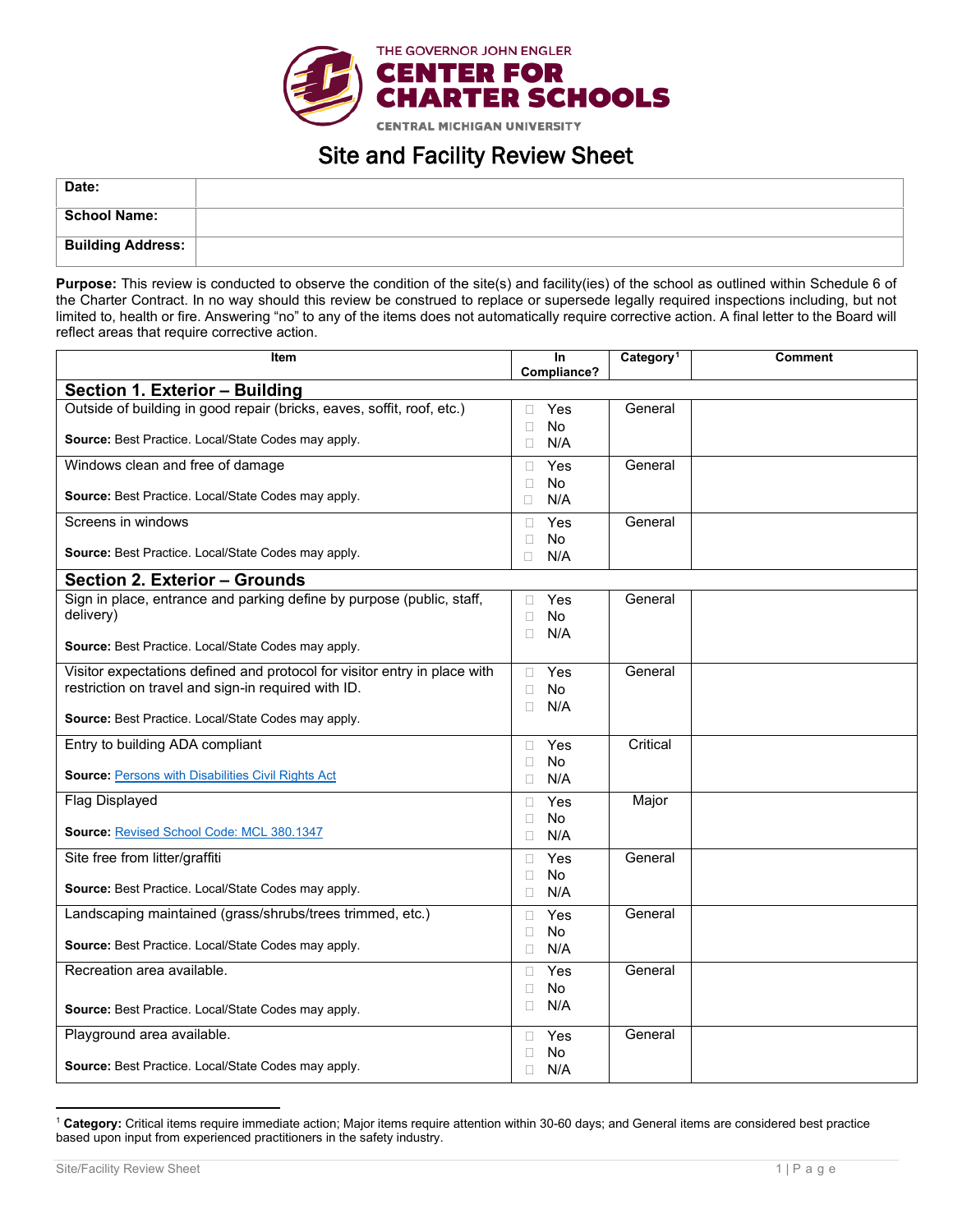| Fire hydrant(s) on school property accessible                      | Yes<br>П                             | Major    |  |
|--------------------------------------------------------------------|--------------------------------------|----------|--|
| Source: NFPA 101-Section 7                                         | No<br>П<br>N/A<br>$\Box$             |          |  |
| Perimeter well-defined (fencing, gates, drives, sidewalks, natural | Yes<br>п                             | General  |  |
| surveillance)                                                      | <b>No</b><br>П.                      |          |  |
| Source: Best Practice. Local/State Codes may apply.                | N/A<br>$\Box$                        |          |  |
| Section 3. Exterior - Parking Areas and Sidewalks                  |                                      |          |  |
| Lightning provided                                                 | Yes<br>□                             | General  |  |
| Source: Best Practice. Local/State Codes may apply.                | <b>No</b><br>$\Box$<br>N/A<br>$\Box$ |          |  |
| Area in good condition and marked                                  | Yes<br>П.                            | General  |  |
| Source: Best Practice. Local/State Codes may apply.                | <b>No</b><br>П.<br>N/A<br>0          |          |  |
| Area free of litter/obstructions                                   | Yes<br>П.                            | General  |  |
| Source: Best Practice. Local/State Codes may apply.                | No<br>$\Box$<br>N/A<br>$\Box$        |          |  |
| Sidewalks clean/safe                                               | Yes<br>$\Box$                        | General  |  |
| Source: Best Practice. Local/State Codes may apply.                | No<br>$\Box$<br>N/A<br>0             |          |  |
| Section 4. Exterior - Garbage and Refuse                           |                                      |          |  |
| Refuse containers                                                  | Yes<br>П.                            | General  |  |
|                                                                    | No<br>□                              |          |  |
| Source: Best Practice. Local/State Codes may apply.                | N/A<br>П.                            |          |  |
| Receptacles closed                                                 | Yes<br>П                             | General  |  |
| Source: Best Practice. Local/State Codes may apply.                | No<br>П.<br>N/A<br>$\Box$            |          |  |
| Receptacles in enclosed area                                       | Yes<br>П.                            | General  |  |
| Source: Best Practice. Local/State Codes may apply.                | No<br>П<br>N/A<br>□.                 |          |  |
| Receptacles at least 50-feet from building                         | Yes<br>П.                            | General  |  |
| Source: Best Practice. Local/State Codes may apply.                | No<br>п<br>N/A<br>0                  |          |  |
| Clean and litter free                                              | Yes<br>П.                            | General  |  |
| Source: Best Practice. Local/State Codes may apply.                | No<br>$\Box$<br>N/A<br>$\Box$        |          |  |
| Free from evidence of insects                                      | Yes<br>П                             | General  |  |
|                                                                    | No<br>$\Box$                         |          |  |
| Source: Best Practice. Local/State Codes may apply.                | N/A<br>П                             |          |  |
| Section 5. Exterior - Ancillary Building                           |                                      |          |  |
| Ancillary buildings locked                                         | Yes<br>0<br>No<br>$\Box$             | General  |  |
| Source: Best Practice. Local/State Codes may apply.                | N/A<br>$\Box$                        |          |  |
| Ancillary buildings are properly maintained                        | Yes<br>$\Box$                        | General  |  |
| Source: Best Practice. Local/State Codes may apply.                | No<br>$\Box$<br>N/A<br>0             |          |  |
| No hazardous contents                                              | Yes<br>$\Box$                        | Major    |  |
| Source: NFPA 400; NFPA 101-Section 4-2                             | No<br>$\Box$                         |          |  |
| Section 6. Interior - Hallways                                     | N/A<br>0                             |          |  |
| Entry floor mats utilized                                          | Yes<br>0                             | General  |  |
|                                                                    | No<br>$\Box$                         |          |  |
| Source: Best Practice. Local/State Codes may apply.                | N/A<br>$\Box$                        |          |  |
| Hallways free of obstructions                                      | Yes<br>$\Box$<br>No<br>$\Box$        | Critical |  |
| Source: NFPA 101 - Section 11-2                                    | N/A<br>$\Box$                        |          |  |
| Student storage available                                          | Yes<br>$\Box$<br>No<br>0             | General  |  |
| Source: Best Practice. Local/State Codes may apply.                | $\Box$<br>N/A                        |          |  |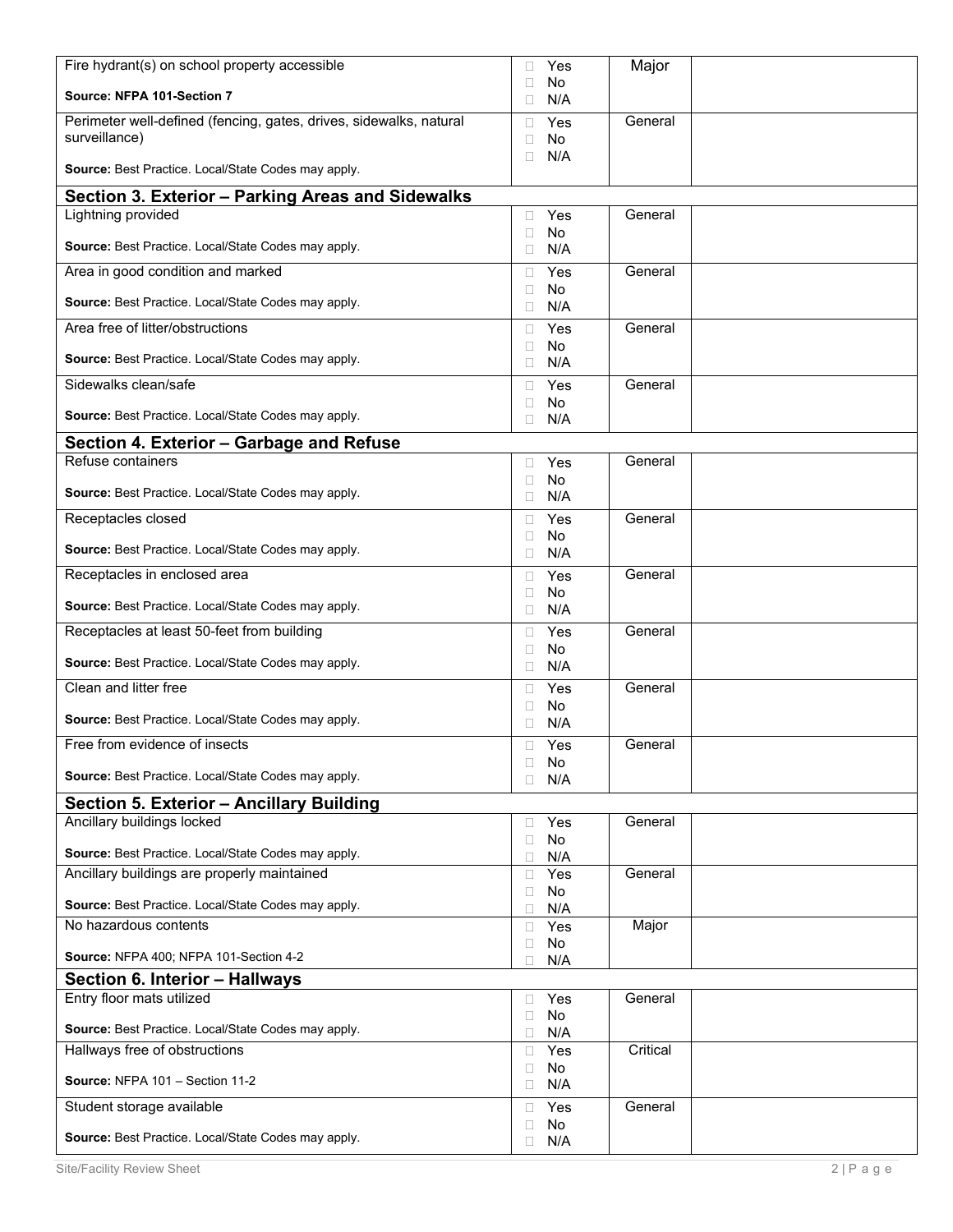| Any restrictions on carrying backpacks, duffel bags or larger purses  | Yes<br>п                        | General  |  |
|-----------------------------------------------------------------------|---------------------------------|----------|--|
| Source: Best Practice. Local/State Codes may apply.                   | No<br>П<br>N/A<br>$\Box$        |          |  |
| Ceiling integrity intact                                              | Yes<br>П.                       | General  |  |
| <b>Source: NFPA 101 - Section 11-3.3</b>                              | <b>No</b><br>П<br>N/A<br>$\Box$ |          |  |
| All ceiling tiles in place                                            | Yes<br>П.                       | General  |  |
| <b>Source: NFPA 101 - Section 11-3.3</b>                              | No<br>П<br>N/A<br>$\Box$        |          |  |
| Floors maintained properly                                            | Yes<br>П                        | General  |  |
| Source: Best Practice. Local/State Codes may apply.                   | <b>No</b><br>П<br>N/A<br>$\Box$ |          |  |
| Walls maintained properly                                             | Yes<br>П                        | General  |  |
| Source: Best Practice. Local/State Codes may apply.                   | No<br>п<br>N/A<br>$\Box$        |          |  |
| Free from graffiti                                                    | Yes<br>$\Box$                   | General  |  |
| Source: Best Practice. Local/State Codes may apply.                   | No<br>П<br>N/A<br>п             |          |  |
| Lighting adequate                                                     | Yes<br>П                        | General  |  |
| Source: Best Practice. Local/State Codes may apply.                   | No<br>□<br>N/A                  |          |  |
| Water fountains operable and appear to be appropriate height for      | Yes<br>$\Box$                   | General  |  |
| students                                                              | <b>No</b><br>П                  |          |  |
| Source: Best Practice. Local/State Codes may apply.                   | N/A<br>П.                       |          |  |
| Signage provided (i.e., office, classrooms, restrooms, etc.)          | Yes<br>П.                       | General  |  |
| Source: Best Practice. Local/State Codes may apply.                   | No<br>П<br>N/A<br>$\Box$        |          |  |
| All non-public spaces equipped with storeroom function lockset        | Yes<br>$\Box$                   | General  |  |
| Source: Best Practice. Local/State Codes may apply.                   | No<br>□<br>N/A<br>$\Box$        |          |  |
| Fire exits operable (i.e., not chained, locked, or obstructed)        | Yes<br>□                        | Critical |  |
| <b>Source: NFPA 101 - Section 11-2.2</b>                              | No<br>□<br>N/A<br>$\Box$        |          |  |
| Exits clearly marked                                                  | Yes<br>П                        | Major    |  |
| <b>Source: NFPA 101 - Section 11-2.10</b>                             | No<br>П<br>N/A<br>0             |          |  |
| Emergency signs/lighting provided and operational                     | Yes<br>$\Box$                   | Major    |  |
| <b>Source: NFPA 101 - Section 11-2.9</b>                              | No<br>$\Box$<br>N/A<br>$\Box$   |          |  |
| Fire extinguishers inspected (annually) and tagged                    | Yes<br>□.                       | Major    |  |
| Source: NFPA 10 - Section 7-7.4                                       | No<br>$\Box$<br>N/A<br>$\Box$   |          |  |
| Electrical panels in public spaces clear (3-feet in front) and easily | Yes<br>$\Box$                   | Major    |  |
| accessible                                                            | No<br>$\Box$<br>N/A<br>$\Box$   |          |  |
| Source: NFPA 70; NFPA 101 - Section 7-1 (Unlocked and Unobstructed)   |                                 |          |  |
| Surveillance camera present                                           | Yes<br>$\Box$<br>No<br>$\Box$   | General  |  |
| Source: Best Practice. Local/State Codes may apply.                   | N/A                             |          |  |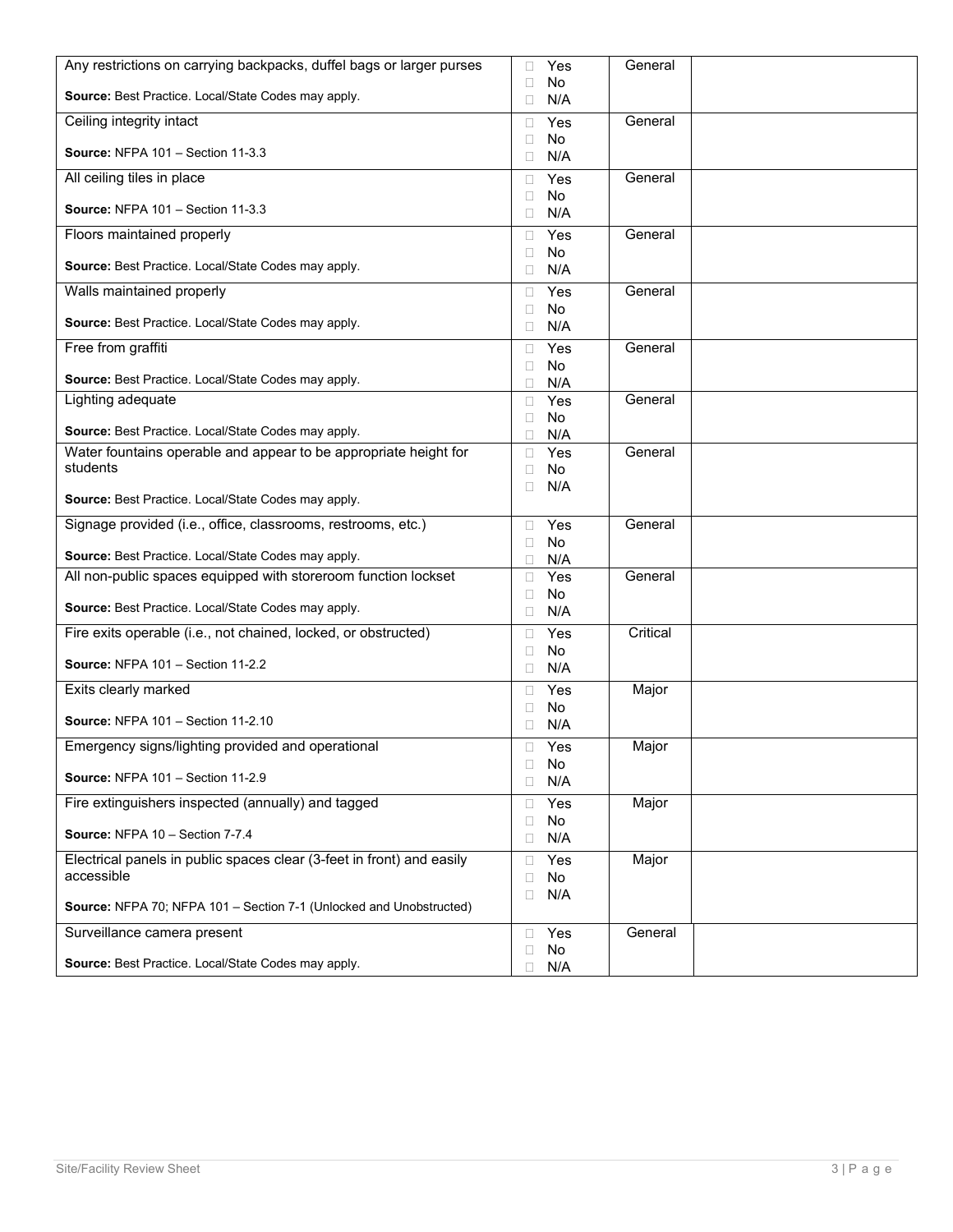| Staff trained in conducting routine hazard/risk surveys of identified,<br>written list of hazards/risks (i.e., blocked egress windows, propped | Yes<br>П                             | General  |  |
|------------------------------------------------------------------------------------------------------------------------------------------------|--------------------------------------|----------|--|
| egress doors, exposed electrical wires)                                                                                                        | <b>No</b><br>П<br>N/A<br>П           |          |  |
| Source: Best Practice. Local/State Codes may apply.                                                                                            |                                      |          |  |
| Unused/unoccupied areas (unoccupied classrooms) secured                                                                                        | Yes<br>П                             | General  |  |
|                                                                                                                                                | <b>No</b><br>П                       |          |  |
| Source: Best Practice. Local/State Codes may apply.                                                                                            | N/A<br>$\Box$                        |          |  |
| Section 7. Interior - Classrooms                                                                                                               |                                      |          |  |
| Clean and in good state of repair                                                                                                              | Yes<br>П<br><b>No</b><br>$\Box$      | General  |  |
| Source: Best Practice. Local/State Codes may apply.                                                                                            | N/A<br>$\Box$                        |          |  |
| Flag displayed in each classroom or other instructional area                                                                                   | Yes<br>П                             | Major    |  |
| Source: Public Act 320 of 2011 (MCL 380.1347)                                                                                                  | <b>No</b><br>п<br>N/A<br>$\Box$      |          |  |
| Opportunity for the Pledge of Allegiance to be recited each school                                                                             | Yes<br>$\Box$                        | Major    |  |
| day                                                                                                                                            | <b>No</b><br>$\Box$                  |          |  |
| <b>Source: Public Act 321 of 2011 (MCL 380.1347a)</b>                                                                                          | N/A<br>$\Box$                        |          |  |
| Eye wash station present in lab                                                                                                                | Yes<br>$\Box$                        | General  |  |
| Source: Best Practice. Local/State Codes may apply.                                                                                            | <b>No</b><br>П<br>N/A<br>$\Box$      |          |  |
| Alcohol-based hand rubs available throughout building                                                                                          | Yes<br>П                             | General  |  |
|                                                                                                                                                | <b>No</b><br>П                       |          |  |
| Source: Best Practice. Local/State Codes may apply.                                                                                            | N/A<br>$\Box$                        |          |  |
| Adequate storage available for classroom materials                                                                                             | Yes<br>$\Box$<br><b>No</b>           | General  |  |
| Source: Best Practice. Local/State Codes may apply.                                                                                            | П<br>N/A<br>$\Box$                   |          |  |
| Egress unobstructed (doors, windows, hallways)                                                                                                 | Yes<br>П                             | Critical |  |
| Source: NFPA 101 - Section 11.2.11.1                                                                                                           | <b>No</b><br>П<br>N/A<br>$\Box$      |          |  |
| Fire/tornado/lockdown procedures and evacuation maps present                                                                                   | Yes<br>$\Box$                        | Critical |  |
| Source: NFPA 101 - Section 11-7                                                                                                                | <b>No</b><br>$\Box$<br>N/A<br>$\Box$ |          |  |
| Adequate HVAC systems operational                                                                                                              | Yes<br>$\Box$                        | General  |  |
|                                                                                                                                                | No<br>П                              |          |  |
| Source: Best Practice. Local/State Codes may apply.<br>Fresh air intake above grade or fenced off                                              | N/A<br>□<br>Yes                      | General  |  |
|                                                                                                                                                | $\Box$<br>No<br>$\Box$               |          |  |
| Source: Best Practice. Local/State Codes may apply.                                                                                            | N/A<br>П                             |          |  |
| Sidewalks outside of egress doors/window are clear                                                                                             | Yes<br>$\Box$<br>No<br>$\Box$        | Critical |  |
| <b>Source: NFPA 101 - Section 11-2.2.7</b>                                                                                                     | N/A<br>П                             |          |  |
| Section 8. Interior - Restrooms                                                                                                                |                                      |          |  |
| Clean floors                                                                                                                                   | Yes<br>$\Box$                        | General  |  |
| Source: Best Practice. Local/State Codes may apply.                                                                                            | No<br>$\Box$<br>N/A<br>$\Box$        |          |  |
| Wash sinks and lavatory appropriate height for students                                                                                        | Yes<br>$\Box$                        | General  |  |
| Source: Best Practice. Local/State Codes may apply.                                                                                            | No<br>$\Box$<br>N/A<br>$\Box$        |          |  |
| Soap, dyer/towels, waste receptacles and toilet paper                                                                                          | Yes<br>$\Box$                        | General  |  |
| Source: Best Practice. Local/State Codes may apply.                                                                                            | No<br>$\Box$                         |          |  |
| Walls are free from graffiti                                                                                                                   | N/A<br>$\Box$<br>Yes<br>$\Box$       | General  |  |
|                                                                                                                                                | No<br>$\Box$                         |          |  |
| Source: Best Practice. Local/State Codes may apply.<br>Proper ventilation is evident                                                           | N/A<br>$\Box$<br>Yes                 | General  |  |
|                                                                                                                                                | $\Box$<br>No<br>$\Box$               |          |  |
| Source: Best Practice. Local/State Codes may apply.                                                                                            | N/A<br>$\Box$                        |          |  |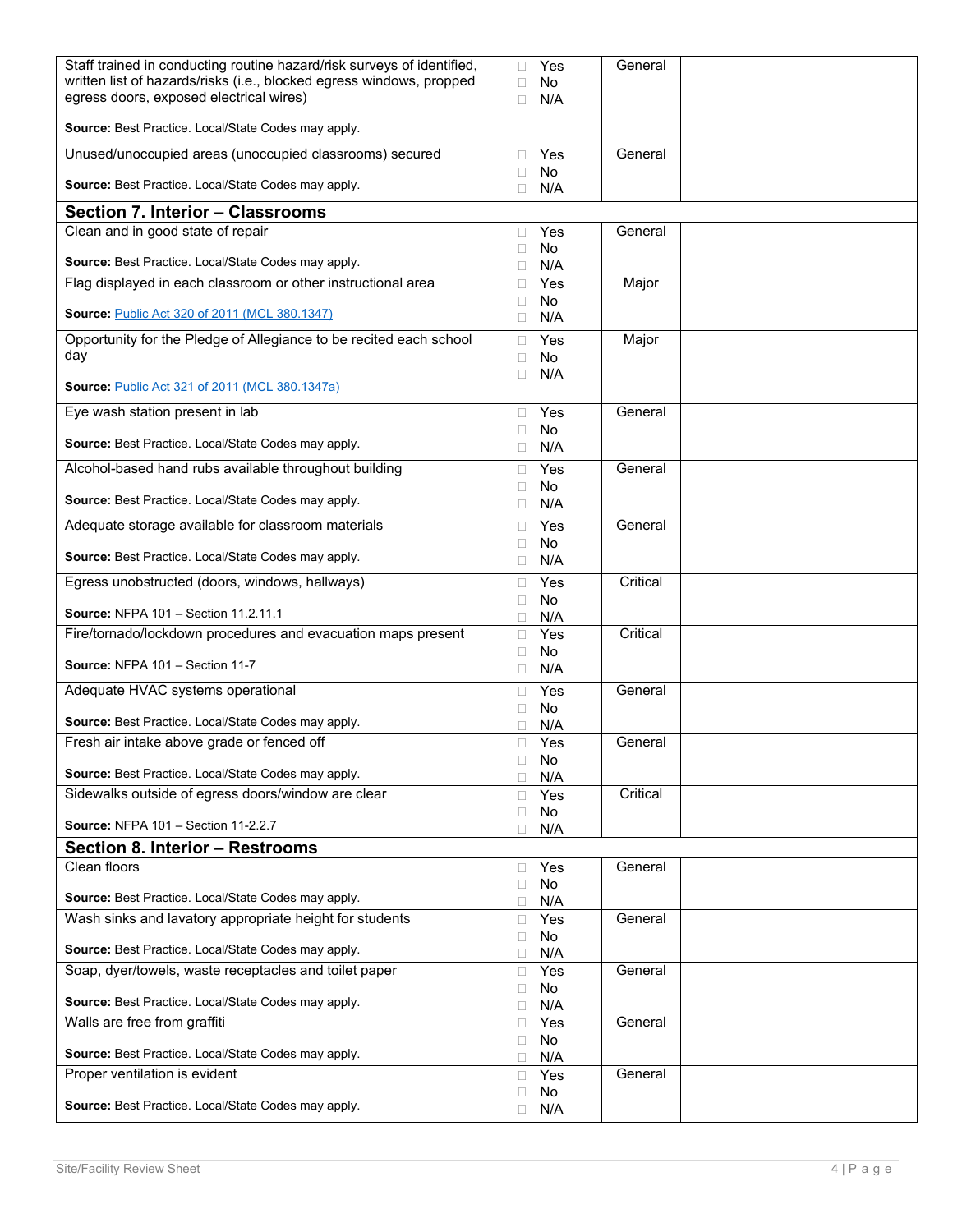| Section 9. Interior - Custodial/Maintenance/Utilities Areas                                                                                                                                                                                                      |                                             |          |  |  |
|------------------------------------------------------------------------------------------------------------------------------------------------------------------------------------------------------------------------------------------------------------------|---------------------------------------------|----------|--|--|
| Floors are clean                                                                                                                                                                                                                                                 | Yes                                         | General  |  |  |
| Source: Best Practice. Local/State Codes may apply.                                                                                                                                                                                                              | No<br>П<br>N/A<br>П                         |          |  |  |
| Rooms are free of flammable/hazardous material                                                                                                                                                                                                                   | Yes<br>П                                    | Major    |  |  |
| <b>Source: NFPA 101 - Section 11-3.2</b>                                                                                                                                                                                                                         | No<br>П<br>N/A<br>П                         |          |  |  |
| Custodial closet equipped with fire suppression or fire extinguisher                                                                                                                                                                                             | Yes<br>П                                    | Major    |  |  |
| <b>Source: NFPA 101 - Section 11-3.2.1</b>                                                                                                                                                                                                                       | No<br>П<br>N/A<br>П                         |          |  |  |
| Boiler inspection certificate is current                                                                                                                                                                                                                         | Yes<br>П<br>No<br>П                         | Major    |  |  |
| <b>Source: DELEG - Boiler Division</b>                                                                                                                                                                                                                           | N/A<br>П.                                   |          |  |  |
| Pipe insulation is encapsulated [if asbestos plan identifies insulation<br>as asbestos, it should be encapsulated per state approved plan]                                                                                                                       | Yes<br>П<br>No<br>П<br>N/A<br>П             | Major    |  |  |
| Source: <b>AHERA</b>                                                                                                                                                                                                                                             |                                             |          |  |  |
| <b>Section 10. Food Service</b>                                                                                                                                                                                                                                  |                                             |          |  |  |
| Current health department certificate is posted                                                                                                                                                                                                                  | Yes<br>П                                    | Major    |  |  |
| <b>Source: MI Dept of Agriculture</b>                                                                                                                                                                                                                            | No<br>П<br>N/A<br>П                         |          |  |  |
| Food preparation area is clean                                                                                                                                                                                                                                   | Yes<br>П<br>No<br>П                         | Major    |  |  |
| <b>Source: MI Dept of Agriculture</b>                                                                                                                                                                                                                            | N/A<br>П                                    |          |  |  |
| Plastic gloves and hair nets provided                                                                                                                                                                                                                            | Yes<br>П<br>No<br>П                         | Critical |  |  |
| <b>Source: MI Dept of Agriculture</b>                                                                                                                                                                                                                            | N/A<br>П                                    |          |  |  |
| Hand washing sink is properly equipped (signage included)                                                                                                                                                                                                        | Yes<br>П<br>No<br>$\Box$                    | Critical |  |  |
| <b>Source: MI Dept of Agriculture</b>                                                                                                                                                                                                                            | N/A<br>П                                    |          |  |  |
| Cleaning materials are stored properly                                                                                                                                                                                                                           | Yes<br>$\Box$                               | Major    |  |  |
| <b>Source: MI Dept of Agriculture</b>                                                                                                                                                                                                                            | No<br>$\Box$<br>N/A<br>П                    |          |  |  |
| Food storage area is dry, secure, and free from evidence of pests                                                                                                                                                                                                | Yes<br>П<br>No<br>$\Box$                    | Critical |  |  |
| <b>Source: MI Dept of Agriculture</b>                                                                                                                                                                                                                            | N/A<br>П                                    |          |  |  |
| Milk is stored properly [Best Practice: Temperature logs be maintained                                                                                                                                                                                           | Yes<br>$\Box$                               | Major    |  |  |
| for the refrigerators as a method to immediately detect if there is a<br>problem with the milk/food temperature]                                                                                                                                                 | No<br>□<br>N/A<br>П                         |          |  |  |
| <b>Source: MI Dept of Agriculture</b>                                                                                                                                                                                                                            |                                             |          |  |  |
| <b>Section 11. Drinking Water Safety</b>                                                                                                                                                                                                                         |                                             |          |  |  |
| The State [EGLE] recommends five basic steps to ensure healthy<br>drinking water prior to student and staff return:<br>Assess the risk of stagnant water and potential contaminants<br>1.<br>2.<br>Thoroughly flush the water system after any extended building | Yes<br>П<br><b>No</b><br>П<br>N/A<br>$\Box$ | Critical |  |  |
| closure (i.e., in August, post pandemic)<br>Refresh drinking and food preparation taps immediately prior to<br>3.<br>the return of students                                                                                                                      |                                             |          |  |  |
| Replace all filter cartridges and maintain water use<br>4.<br>appliances/devices                                                                                                                                                                                 |                                             |          |  |  |
| Test the water for bacteria, lead, and copper<br>5.                                                                                                                                                                                                              |                                             |          |  |  |
| <b>Source: EGLE - School Drinking Water Program</b>                                                                                                                                                                                                              |                                             |          |  |  |
| <b>Section 12. Legal Postings</b>                                                                                                                                                                                                                                |                                             |          |  |  |
| Calendar of regular board meetings posted and can be read after<br>hours                                                                                                                                                                                         | Yes<br>П<br>No<br>□                         | Major    |  |  |
| <b>Source: MI Open Meetings Act</b>                                                                                                                                                                                                                              | N/A<br>□                                    |          |  |  |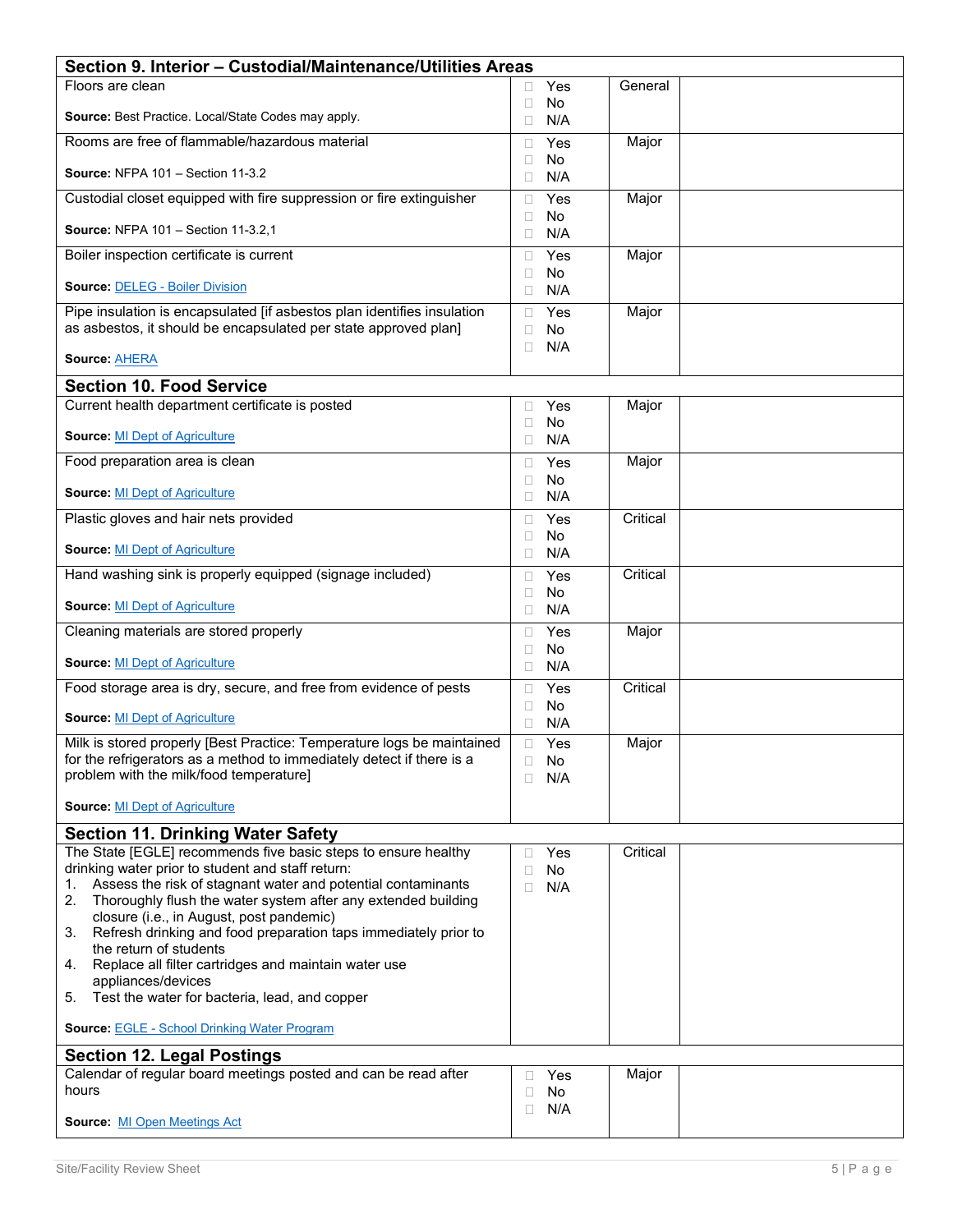| IF grades 6-12 are offered AND student identification cards are<br>utilized, the required suicide prevention phone number is printed on<br>the student identification cards, as required.                                                                                                                                                                                                                                                                                                                                | Yes<br>$\Box$<br>No<br>П<br>N/A<br>П   | Major   |  |
|--------------------------------------------------------------------------------------------------------------------------------------------------------------------------------------------------------------------------------------------------------------------------------------------------------------------------------------------------------------------------------------------------------------------------------------------------------------------------------------------------------------------------|----------------------------------------|---------|--|
| <b>Source: Public Act 211 of 2020 [MCL 380.1893]</b>                                                                                                                                                                                                                                                                                                                                                                                                                                                                     |                                        |         |  |
| Department of Health and Human Services information materials<br>regarding suicide prevention services, suicide, depression, and<br>anxiety are posted:<br>On the school's website homepage;<br>1.<br>In a conspicuous location in the school counselor's office or the<br>2.<br>office of any school employee of the school qualified to act in a<br>counseling role as defined under the law; and/or<br>In a conspicuous location in the office of the school principal or<br>3.<br>chief administrator of the school. | Yes<br>П<br><b>No</b><br>П<br>N/A<br>П | Major   |  |
| Source: Public Act 211 of 2020 [MCL 380.1893] Best Practice<br>Current state and federal employee "Right to Know" labor laws posted                                                                                                                                                                                                                                                                                                                                                                                      | Yes                                    | Major   |  |
| Source: MIOSHA                                                                                                                                                                                                                                                                                                                                                                                                                                                                                                           | 0<br>No<br>□<br>N/A<br>□               |         |  |
| Chemicals, solvents, cleaners, and strippers in properly marked<br>containers<br>Source: MIOSHA                                                                                                                                                                                                                                                                                                                                                                                                                          | Yes<br>□<br>No<br>□<br>N/A<br>П        | Major   |  |
| <b>MSDS</b> available                                                                                                                                                                                                                                                                                                                                                                                                                                                                                                    | Yes<br>□                               | Major   |  |
| Source: MIOSHA                                                                                                                                                                                                                                                                                                                                                                                                                                                                                                           | No<br>□<br>N/A<br>П                    |         |  |
| Section 13. Misc. - Management Plans On-Site                                                                                                                                                                                                                                                                                                                                                                                                                                                                             |                                        |         |  |
| State-approved AHERA Plan and letter is current and available for<br>review<br><b>Source AHERA</b>                                                                                                                                                                                                                                                                                                                                                                                                                       | Yes<br>0<br>No<br>$\Box$<br>N/A<br>П   | Major   |  |
| Date of the last three-year reinspection: ___________<br><b>Source AHERA</b>                                                                                                                                                                                                                                                                                                                                                                                                                                             | Yes<br>□<br>No<br>□<br>N/A<br>п        | Major   |  |
| Integrated pest-management policy/plan implemented                                                                                                                                                                                                                                                                                                                                                                                                                                                                       | Yes<br>$\Box$                          | Major   |  |
| <b>Source:</b> MI Act 451 Part 83, Integrated Pest Management                                                                                                                                                                                                                                                                                                                                                                                                                                                            | No<br>П<br>N/A<br>□                    |         |  |
| School safety plan addresses specific metrics, required efforts,<br>frequency, and implementation<br>Source: Section 29.19                                                                                                                                                                                                                                                                                                                                                                                               | $\Box$<br>Yes<br>□<br>No.<br>N/A<br>П  | Major   |  |
| Performed (or appears to be on-target to perform) at least 5 fire safety<br>drills, 2 tornado safety drills and 3 lock-down emergency drills in<br>accordance with Public Act 12 of 2014.                                                                                                                                                                                                                                                                                                                                | Yes<br>П<br>No<br>П<br>N/A<br>□        | Major   |  |
| Source: Public Act 12 of 2014                                                                                                                                                                                                                                                                                                                                                                                                                                                                                            |                                        |         |  |
| School has identified any risks unique to their location (near railroad<br>tracks, farm fields, etc.)                                                                                                                                                                                                                                                                                                                                                                                                                    | Yes<br>□<br>No<br>□<br>N/A<br>$\Box$   | General |  |
| Source Best Practice. Local/State Codes may apply; MI Ready Schools Toolkit                                                                                                                                                                                                                                                                                                                                                                                                                                              |                                        |         |  |
| Emergency response plans developed for any unique risks or hazards<br>identified                                                                                                                                                                                                                                                                                                                                                                                                                                         | Yes<br>$\Box$<br>No.<br>□<br>N/A<br>□  | General |  |
| Source Best Practice. Local/State Codes may apply.                                                                                                                                                                                                                                                                                                                                                                                                                                                                       |                                        |         |  |
| Emergency drills have performance metrics                                                                                                                                                                                                                                                                                                                                                                                                                                                                                | Yes<br>□                               | General |  |
| Source: Best Practice. Local/State Codes may apply.                                                                                                                                                                                                                                                                                                                                                                                                                                                                      | No<br>□<br>N/A<br>$\Box$               |         |  |